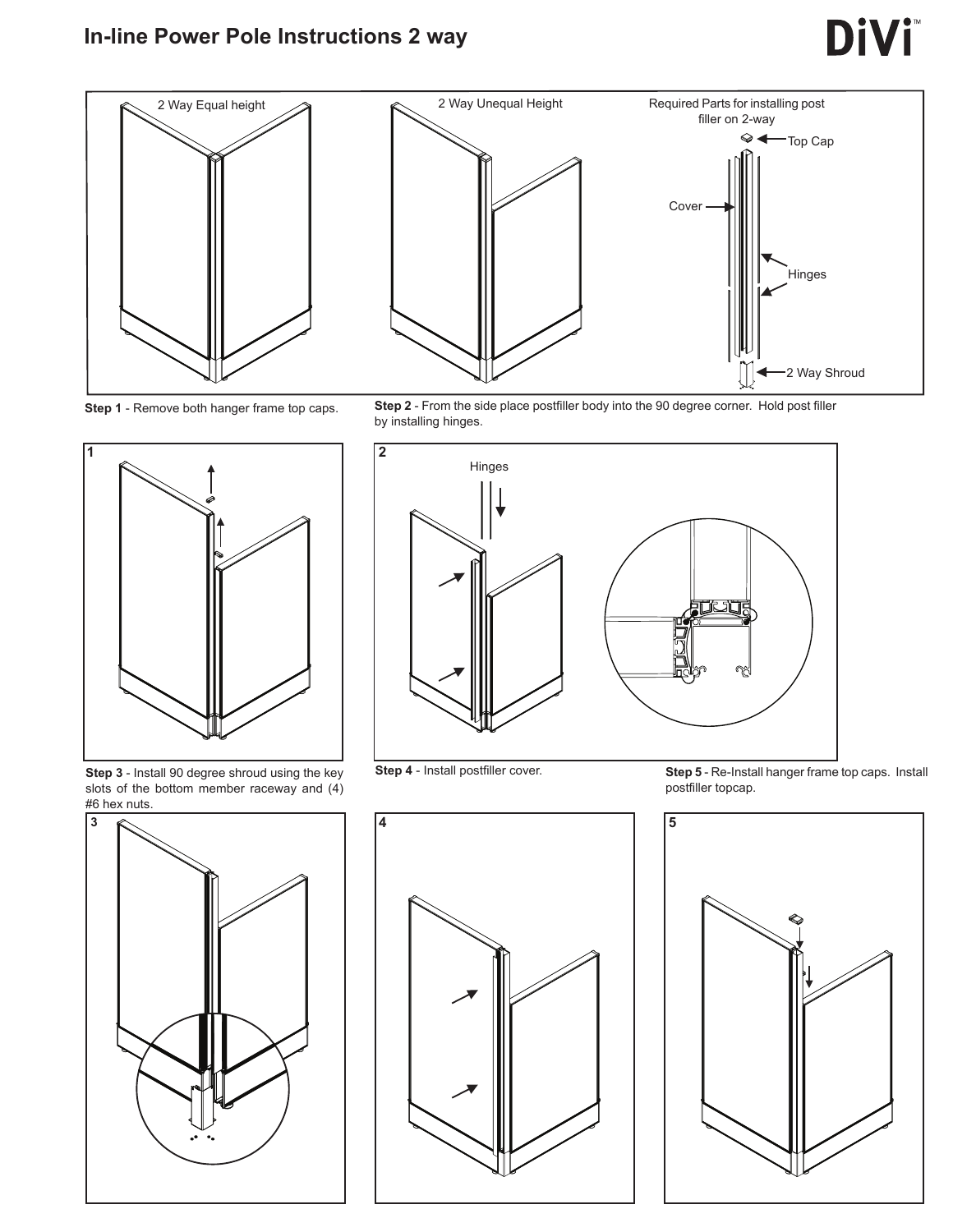#### **In-line Power Pole Instructions 3 way**





**Step 1** - Remove both hanger frame top caps. **Step 2** - From the side place postfiller body into the opening. Hold post filler by installing hinges.



**Step 3** - Install 3-way Shroud using the key slots of the bottom member raceway and (2) #6 hex nuts.





**Step 4** - Install postfiller cover. **Step 5** - Re-install hanger frame topcaps. Install postfiller topcap.